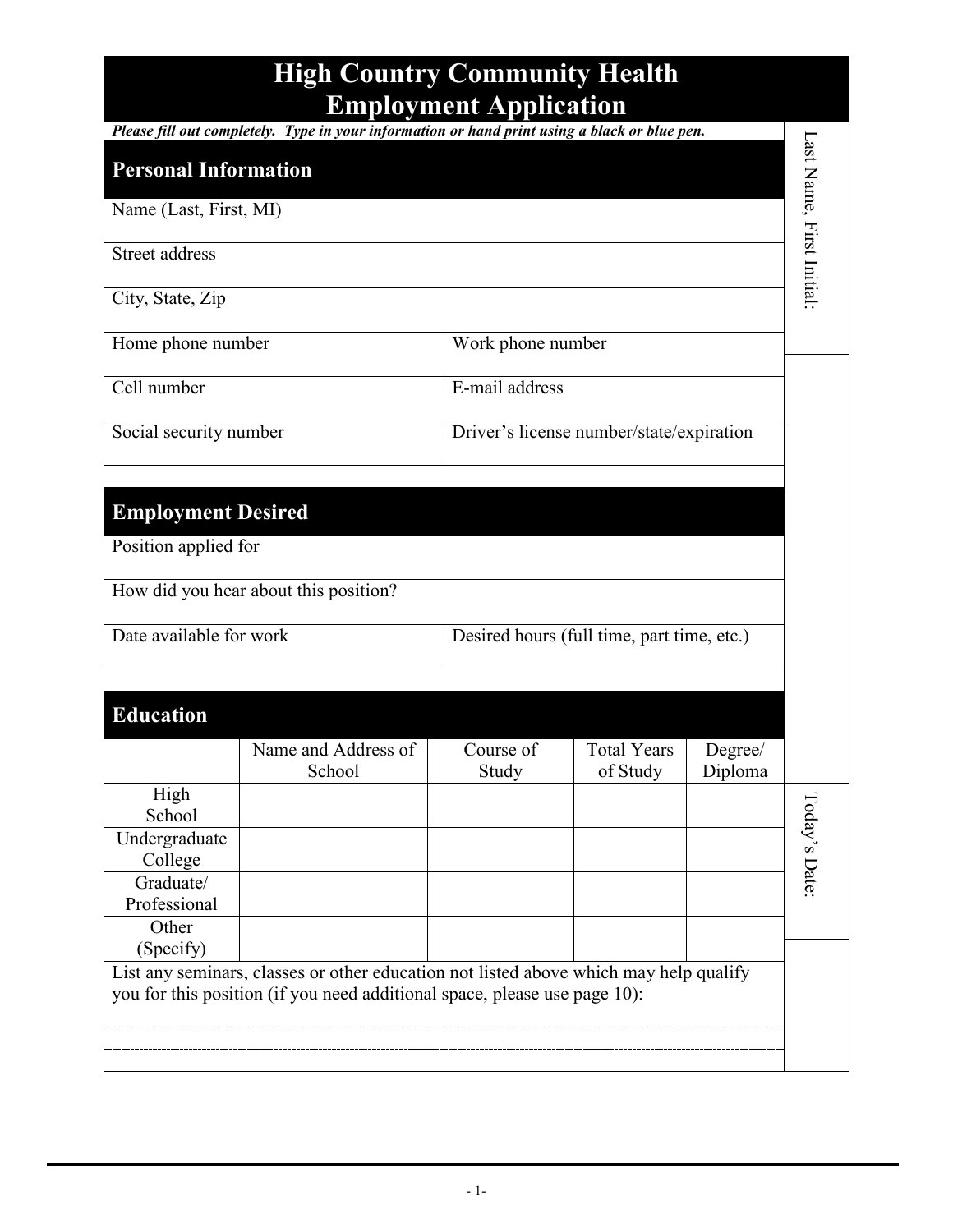### **Employment History**

List below all present and past employers over the past ten years, starting with your **most recent** employer. Account for all periods of unemployment. You must complete this section even if attaching a resume. May we contact your current employer?  $\Box$  YES  $\Box$  NO

| 1. | Employer (current $\Box$ Yes $\Box$ No)                                                                  |                              | <b>Start</b><br>Date         | End<br>Date   | Essential job functions of |
|----|----------------------------------------------------------------------------------------------------------|------------------------------|------------------------------|---------------|----------------------------|
|    | Address                                                                                                  |                              |                              |               | final position             |
|    |                                                                                                          |                              |                              |               | 1.                         |
|    | City, State, Zip                                                                                         |                              | Starting                     | Ending        |                            |
|    |                                                                                                          |                              | Pay                          | Pay           | 2.                         |
|    | Phone number                                                                                             |                              |                              |               |                            |
|    | Fax number<br>Supervisor(s)                                                                              |                              |                              |               | 3.                         |
|    |                                                                                                          |                              |                              |               | 4.                         |
|    | Job position(s)                                                                                          |                              | E-mail address of supervisor |               |                            |
|    | Reason(s) for leaving (or wanting to leave if currently employed)                                        |                              |                              |               |                            |
|    | Was your departure voluntary or involuntary?<br>What value did you add to this company or its customers? |                              |                              |               |                            |
|    | Duties:                                                                                                  |                              |                              |               |                            |
| 2. | Employer                                                                                                 |                              | <b>Start</b>                 | End           | Essential job functions of |
|    |                                                                                                          |                              | Date                         | Date          | final position             |
|    | Address                                                                                                  |                              |                              |               | 1.                         |
|    | City, State, Zip                                                                                         |                              | <b>Starting</b><br>Pay       | Ending<br>Pay | 2.                         |
|    | Phone number                                                                                             |                              |                              |               |                            |
|    |                                                                                                          |                              |                              |               | 3.                         |
|    | Fax number                                                                                               | Supervisor(s)                |                              |               | 4.                         |
|    | Job position(s)                                                                                          | E-mail address of supervisor |                              |               |                            |
|    | Reason(s) for leaving                                                                                    |                              |                              |               |                            |
|    | Was your departure voluntary or involuntary?                                                             |                              |                              |               |                            |
|    | What value did you add to this company or its customers?                                                 |                              |                              |               |                            |
|    |                                                                                                          |                              |                              |               |                            |
|    |                                                                                                          |                              |                              |               |                            |

*[PLEASE CONTINUE ON NEXT PAGE]*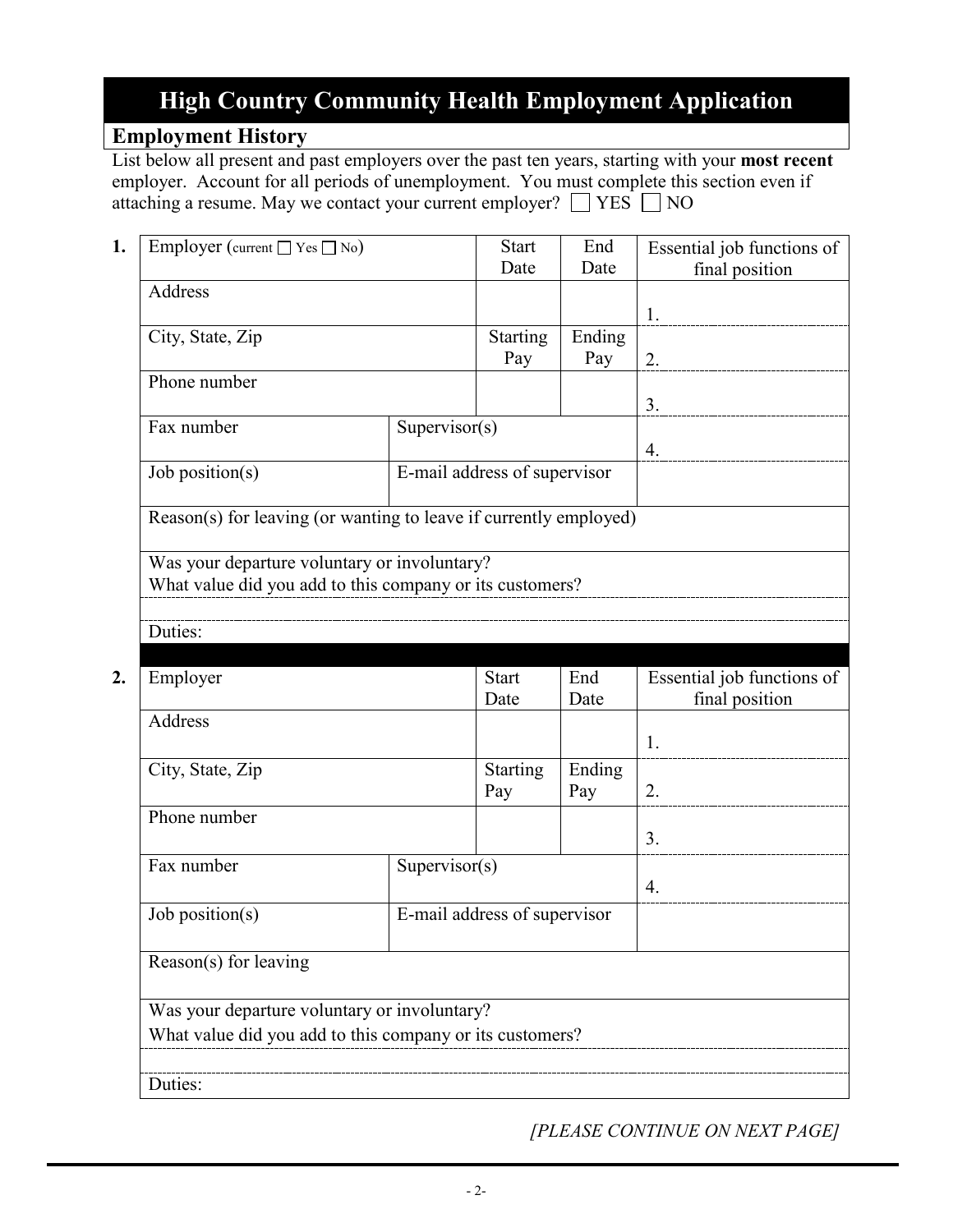## **Employment History**

**3.** Employer Start Date End Date Essential job functions of final position Address 1. City, State, Zip Starting Pay Ending Pay  $\vert$  2. Phone number 3. Fax number Supervisor(s) 4. Job position(s) E-mail address of supervisor Reason(s) for leaving Was your departure voluntary or involuntary? What value did you add to this company or its customers? Duties: **4.** Employer Start Date End Date Essential job functions of final position Address 1. City, State, Zip Starting Pay Ending Pay  $\vert$  2. Phone number 3. Fax number Supervisor(s) 4. Job position(s) E-mail address of supervisor Reason(s) for leaving Was your departure voluntary or involuntary? What value did you add to this company or its customers? Duties:

*[PLEASE CONTINUE ON NEXT PAGE]*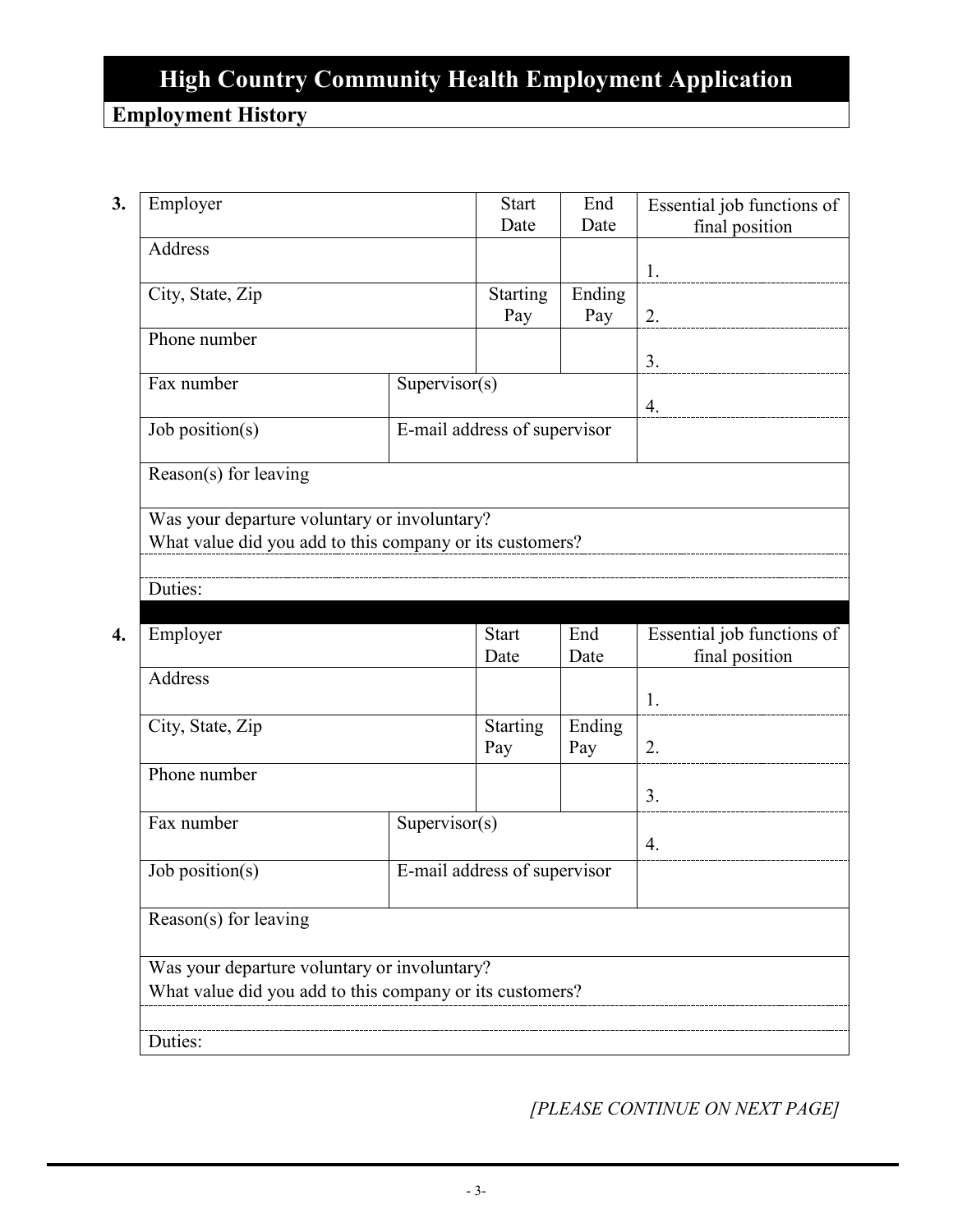## Additional Information

| List any professional, trade,<br>business or civic activities<br>and offices held. You may<br>exclude membership that<br>would reveal gender, race,<br>religion, national origin,<br>ancestry, age, disability or<br>any other protected status. |        | List any languages other than English that you can speak, read or write that could be of benefit to |      |
|--------------------------------------------------------------------------------------------------------------------------------------------------------------------------------------------------------------------------------------------------|--------|-----------------------------------------------------------------------------------------------------|------|
| the position applied for:                                                                                                                                                                                                                        |        |                                                                                                     |      |
|                                                                                                                                                                                                                                                  | Fluent | Good                                                                                                | Fair |
| Speak                                                                                                                                                                                                                                            |        |                                                                                                     |      |
| Read                                                                                                                                                                                                                                             |        |                                                                                                     |      |
| Write                                                                                                                                                                                                                                            |        |                                                                                                     |      |
|                                                                                                                                                                                                                                                  |        |                                                                                                     |      |
| Identify formal job training<br>that relates to this position:<br>Identify what skills or                                                                                                                                                        |        |                                                                                                     |      |
| certifications you possess<br>related to this position:                                                                                                                                                                                          |        |                                                                                                     |      |
| If hired, what value would<br>you bring to our company?                                                                                                                                                                                          |        |                                                                                                     |      |
| Describe what you believe<br>are the most unique features<br>of your work history:                                                                                                                                                               |        |                                                                                                     |      |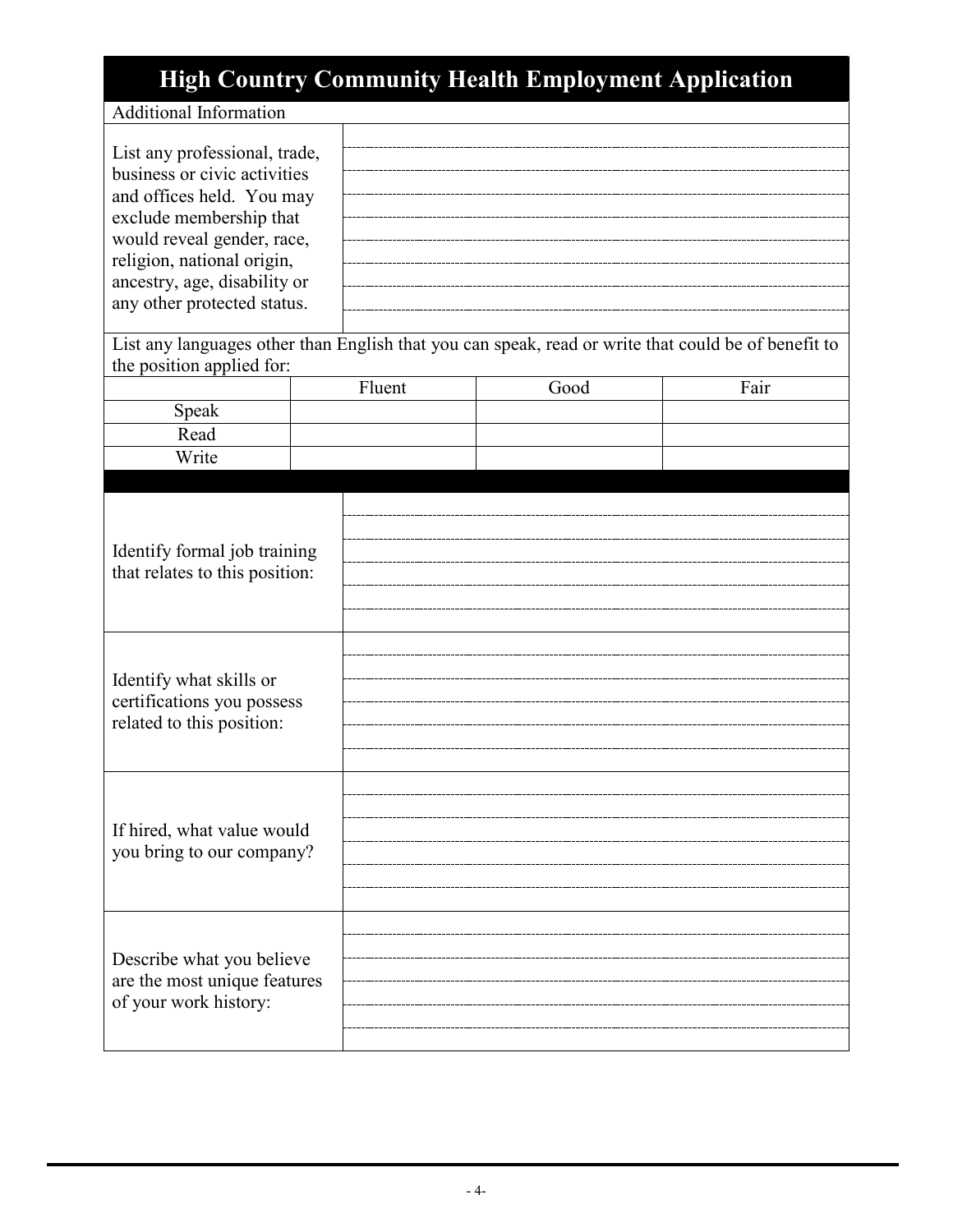| <b>Additional Information</b>                                                                                                                                                                                 |                                                 |                                           |
|---------------------------------------------------------------------------------------------------------------------------------------------------------------------------------------------------------------|-------------------------------------------------|-------------------------------------------|
| Have you ever been employed with this company before?<br>If Yes, when?                                                                                                                                        | $\Box$ Yes                                      | $\square$ No                              |
| Do you have any friends or relatives employed by this company?<br>If Yes, please provide their names and relationship to you:                                                                                 | $\Box$ Yes                                      | $\square$ No                              |
| If "No", please<br>Are you willing to work an irregular schedule, overtime,<br>explain<br>different shifts and weekends if necessary?                                                                         | $\Box$ Yes                                      | $\square$ No                              |
| Do you have access to adequate transportation to travel to and from work?                                                                                                                                     | $\Box$ Yes                                      | $\Box$ No                                 |
| Are you currently employed?<br>May we contact your employer?<br>Are you currently on "lay off" status and subject to recall?                                                                                  | $\hfill\Box$<br>Yes<br>$\Box$ Yes<br>$\Box$ Yes | $\Box$ No<br>$\square$ No<br>$\square$ No |
| If you are under 18 years of age, can you provide proof of your eligibility to<br>work?                                                                                                                       | $\Box$ Yes                                      | $\square$ No                              |
| If hired, can you provide proof of U.S. citizenship or proof of your legal right<br>to work in the U.S.?                                                                                                      | $\Box$ Yes                                      | $\square$ No                              |
| Are you able to perform all of the essential functions of the job for which you<br>are applying with or without reasonable accommodation?                                                                     | $\Box$ Yes                                      | $\square$ No                              |
| If hired, are there any accommodations the company would need to provide so<br>that you can perform all those essential functions and duties of the position<br>being applied for?<br>If Yes, please explain: | $\Box$ Yes                                      | $\square$ No                              |
| Have you ever been convicted of a violation of the law other than a minor<br>traffic violation? (answering "yes" will not automatically bar you from<br>obtaining a position)<br>If "yes", please explain:    | $\Box$ Yes                                      | $\square$ No                              |
| If driving is a requirement of the position applied for, have you in the last 7<br>years been convicted of Driving Under the Influence "(DUI)"                                                                | $\Box$ Yes                                      | $\square$ No<br>$\Box$ N/A                |
| If hired, do you have a reliable means of transportation to and from work?                                                                                                                                    | $\Box$ Yes                                      | $\Box$ No                                 |
| If hired, would you be able to travel or work overtime or weekends as<br>needed?                                                                                                                              | $\Box$ Yes                                      | $\square$ No                              |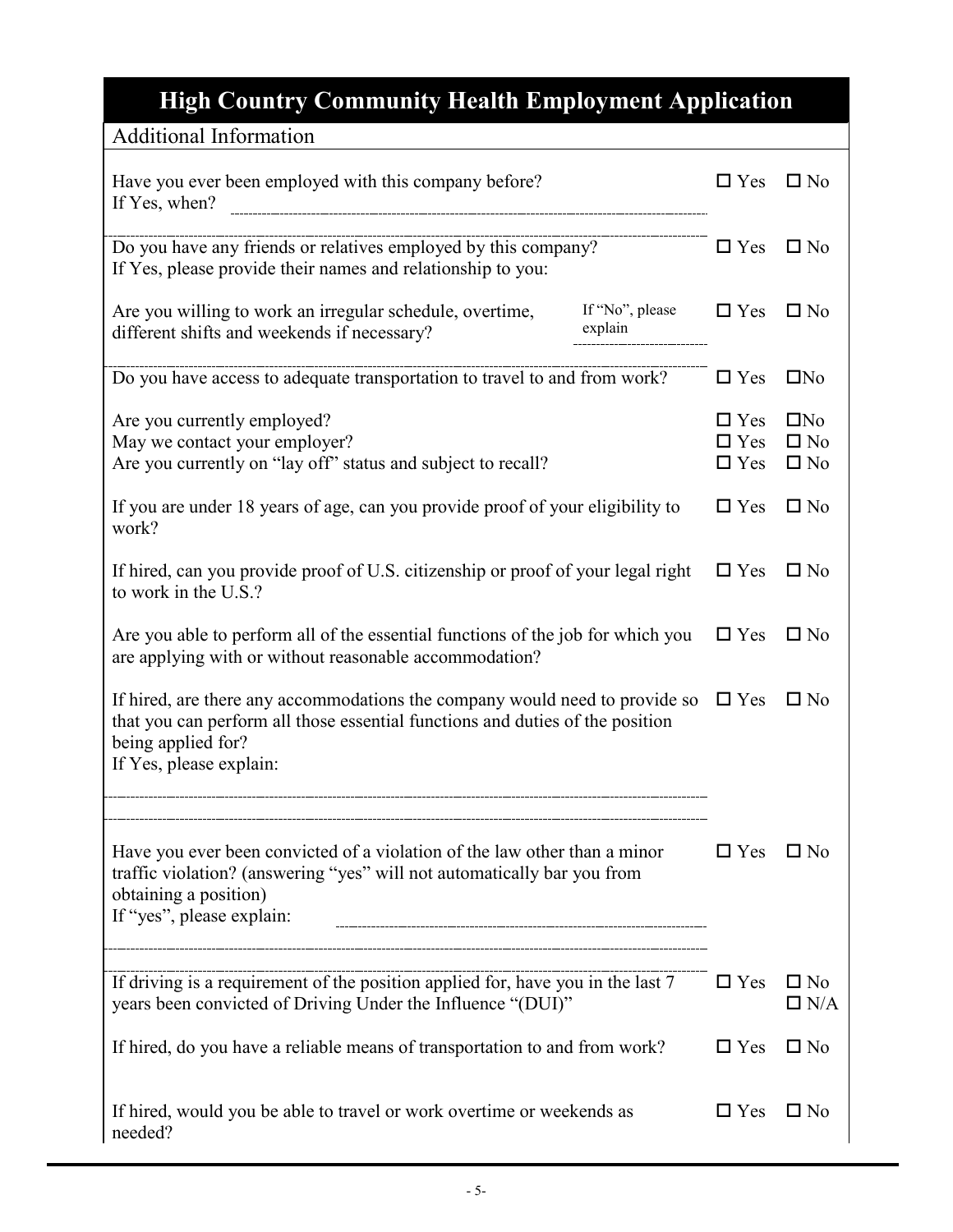## REFERENCES:

List below three persons not related to you who have knowledge of your work performance within the last 5 years

| Name                                                                                                   |           | Occupation                         |  |
|--------------------------------------------------------------------------------------------------------|-----------|------------------------------------|--|
| Company name                                                                                           | Address   |                                    |  |
| Telephone                                                                                              | $E$ -mail | Relationship & years<br>acquainted |  |
| Name                                                                                                   |           | Occupation                         |  |
| Company name                                                                                           | Address   |                                    |  |
| Telephone                                                                                              | E-mail    | Relationship & years<br>acquainted |  |
| Name                                                                                                   |           | Occupation                         |  |
| Company name                                                                                           | Address   |                                    |  |
| Telephone                                                                                              | E-mail    | Relationship & years<br>acquainted |  |
| <b>Additional Space</b>                                                                                |           |                                    |  |
| Additional space provided to expand on any points or questions asked previously in this<br>application |           |                                    |  |
|                                                                                                        |           |                                    |  |
|                                                                                                        |           |                                    |  |
|                                                                                                        |           |                                    |  |
|                                                                                                        |           |                                    |  |
|                                                                                                        |           |                                    |  |
|                                                                                                        |           |                                    |  |
|                                                                                                        |           |                                    |  |

### *PLEASE USE ADDITIONAL PAPER IF NECESSARY*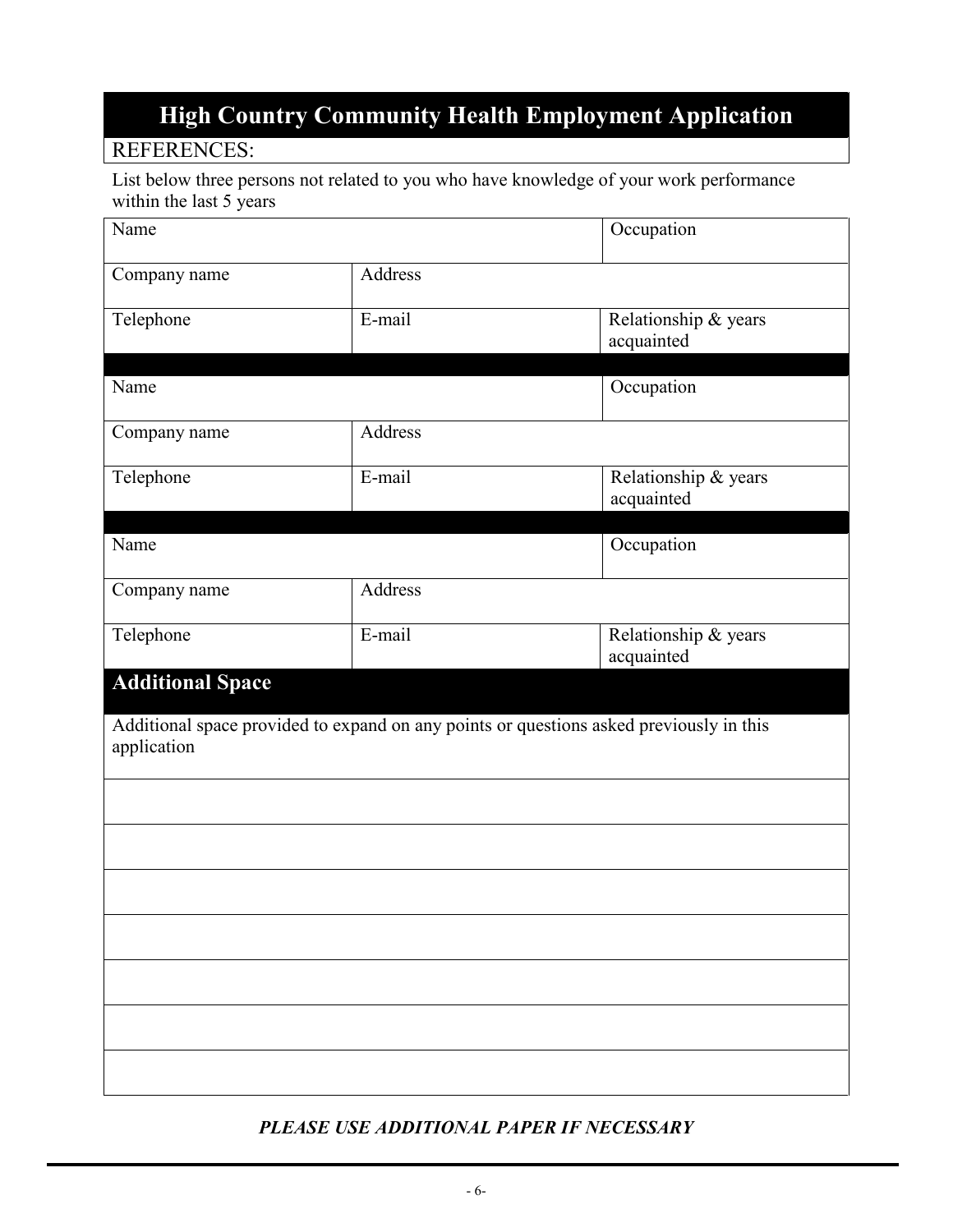*Please read each statement closely and initial each acknowledging your understanding*

#### **Equal Employment Opportunity Statement**

This company is committed to the principles of equal employment opportunity and is committed to make employment decisions based on merit. We are committed to complying with all Federal, State and local laws providing for equal employment opportunities, as well as all laws related to terms and conditions of employment. The Company desires to maintain a work environment that is free of sexual harassment and discrimination due to race, religion, color, national origin, physical or mental disability, age or any other status protected by Federal, State or local laws. The Company will make reasonable efforts to accommodate those physical or mental limitations of an otherwise qualified employee unless undue hardship would result for the company.

#### **Discrimination and Sexual Harassment Policy Statement**

\_\_\_\_\_ This Company will not tolerate any form of unlawful discrimination, including sexual harassment. Any employee who engages in unlawful discrimination or sexual harassment will be subject to appropriate discipline, up to and including termination. Prohibited sexual harassment is defined as follows: Unwelcome sexual advances, requests for sexual favors and other verbal or physical conduct of a sexual nature constitutes sexual harassment when (1) submission to such conduct is made whether explicitly or implicitly a term or condition of an individual's employment; (2) Submission to or action of such conduct by an individual is used as the basis for employment decisions affecting such individuals; or (3) Such conduct has the purpose or effect of unreasonably interfering with an individual's work performance or creating an intimidating, hostile or offensive work environment.

#### **Disclosure to Applicants Concerning Drug/Alcohol Testing**

If you are offered a position with the Company, you may be given a drug/alcohol test as a condition of employment. Your refusal to timely submit to a drug/alcohol test or your failure to pass such a test means you will not be employed by this company. Neither the collector of specimens nor the medical professional who reviews the test results will be a company employee. The test results will be kept confidential. The individual undergoing testing will not be directly observed while providing the specimen unless there are reasonable grounds to believe the individual may alter or substitute the specimen. Negative test results are required as a condition of employment.

#### **Complete and Accurate Information**

I hereby certify that I have not knowingly withheld any information that might adversely affect my chances for employment and that the answers given by me are true and correct to the best of my knowledge. I further certify that I have personally completed this application. I understand that any omission or misstatement of material fact on this application, or any other document used to secure employment, shall be grounds for rejection of this application or for immediate discharge if I am employed, regardless of the time elapsed before discovery.

#### **At-Will Employment**

I understand and agree that if I am employed, my employment will be "at-will", which means that the Company may terminate the employment relationship at any time, with or without cause and with or without notice. Likewise, the Company will respect my right to terminate my employment at any time, with or without cause and with or without notice. I further understand that any prior representation, whether expressed or implied to the contrary is hereby superceded and that no promise or representation contrary to the foregoing is binding on the Company unless made in writing and signed by the Company's president.

#### **Testing Authorization**

If offered a position with the Company, I hereby agree to any legally permitted physical, psychological, skill, drug or medical test required by the Company as a condition of employment.

#### **Investigation Authorization**

I authorize investigation into all statements and references contained in this application. Said investigation may include interviews with past employers, workers and friends. Said investigation may include credit, driving, criminal background, references and other background checks. As a condition of applying for this job, I authorize reasonable post-hire investigations into my credit, driving and criminal background.

#### \_\_\_\_\_ **Company Obligation**

I understand and agree that the Company's acceptance of this job application does not mean that a position for which I am qualified is open (unless specifically posted) or that the company has agreed to hire me. I understand that the Company is under no obligation to hire me as the result of accepting this completed application.

#### I HAVE READ AND UNDERSTAND THE ABOVE POLICY STATEMENTS AND AGREE TO BE BOUND BY THEM IF EMPLOYED BY THE COMPANY.

Signature Date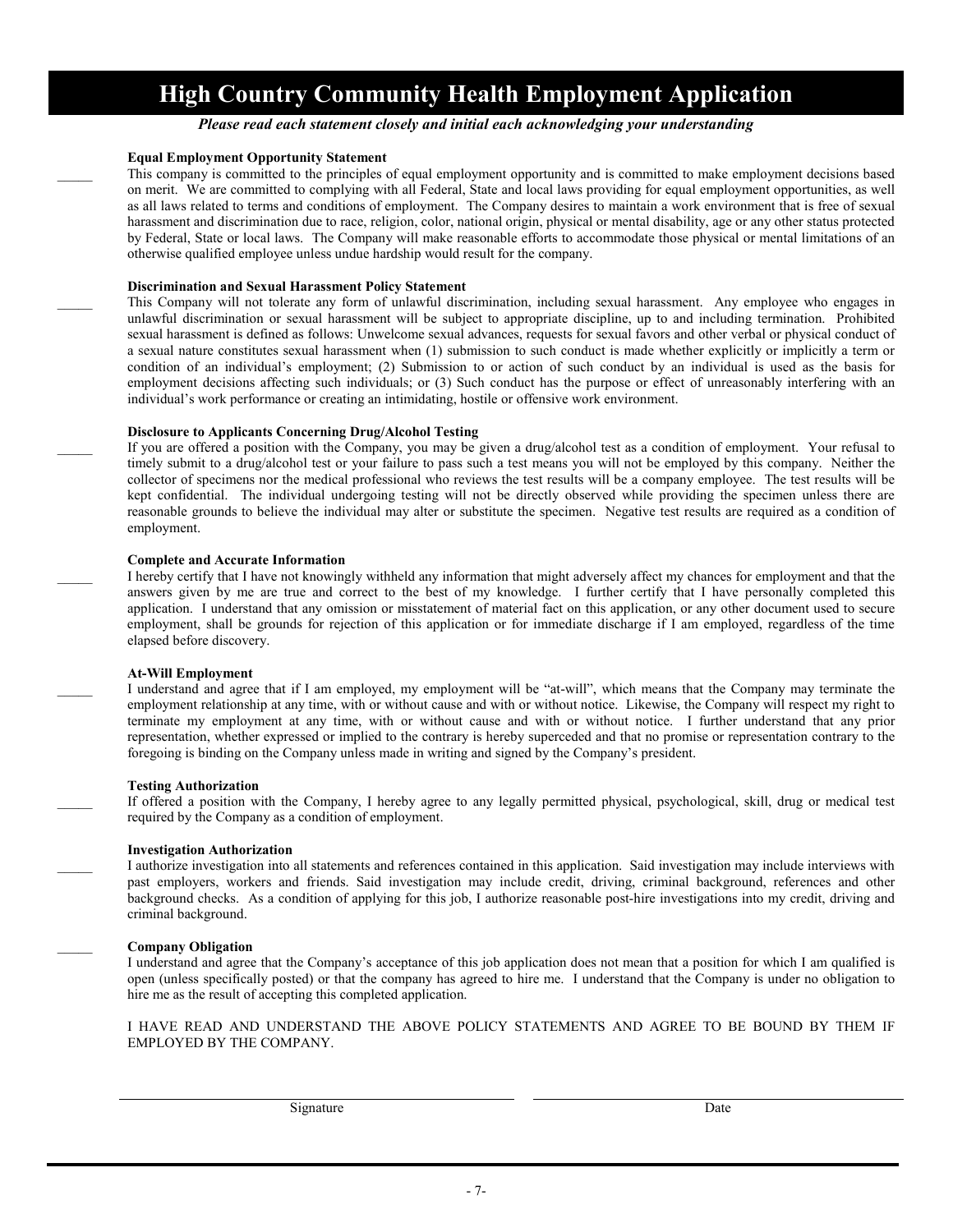### **In Case of Emergency Notify:**

| 1. Name:                                                                                                                                                                                                                       |          |  |  |  |
|--------------------------------------------------------------------------------------------------------------------------------------------------------------------------------------------------------------------------------|----------|--|--|--|
| Telephone Number:                                                                                                                                                                                                              | Address: |  |  |  |
| Relationship: New York Changes and Changes and Changes and Changes and Changes and Changes and Changes and Changes and Changes and Changes and Changes and Changes and Changes and Changes and Changes and Changes and Changes |          |  |  |  |
|                                                                                                                                                                                                                                |          |  |  |  |
| 2. Name: $\qquad \qquad$                                                                                                                                                                                                       |          |  |  |  |
| Telephone Number:                                                                                                                                                                                                              |          |  |  |  |
| Relationship:                                                                                                                                                                                                                  |          |  |  |  |

### \*Certification of Authorization- Please read thoughtfully

I certify that all facts contained in the application are true and complete and acknowledge that the company is relying on the accuracy of the information provided. I authorize the company to verify the accuracy of the information provided herein, and I authorize former employers, educational institutions and credit agencies to release information concerning me to the company. I also authorize the company to give references and provide information about me in response to inquiries subsequent to me employment, if hired\*. I understand that falsification, misrepresentation or omission of requested facts may result in denial of employment or, if employed, may result in immediate dismissal. I understand and agree that, if hired, my employment will be for no definite period and may, regardless of the date of payment of wages, be terminated at any time without previous notice and with or without reason, at the will of either myself or the company.

 $\mathcal{L}_\mathcal{L} = \mathcal{L}_\mathcal{L} = \mathcal{L}_\mathcal{L} = \mathcal{L}_\mathcal{L} = \mathcal{L}_\mathcal{L} = \mathcal{L}_\mathcal{L} = \mathcal{L}_\mathcal{L} = \mathcal{L}_\mathcal{L} = \mathcal{L}_\mathcal{L} = \mathcal{L}_\mathcal{L} = \mathcal{L}_\mathcal{L} = \mathcal{L}_\mathcal{L} = \mathcal{L}_\mathcal{L} = \mathcal{L}_\mathcal{L} = \mathcal{L}_\mathcal{L} = \mathcal{L}_\mathcal{L} = \mathcal{L}_\mathcal{L}$ Signature of Applicant Date